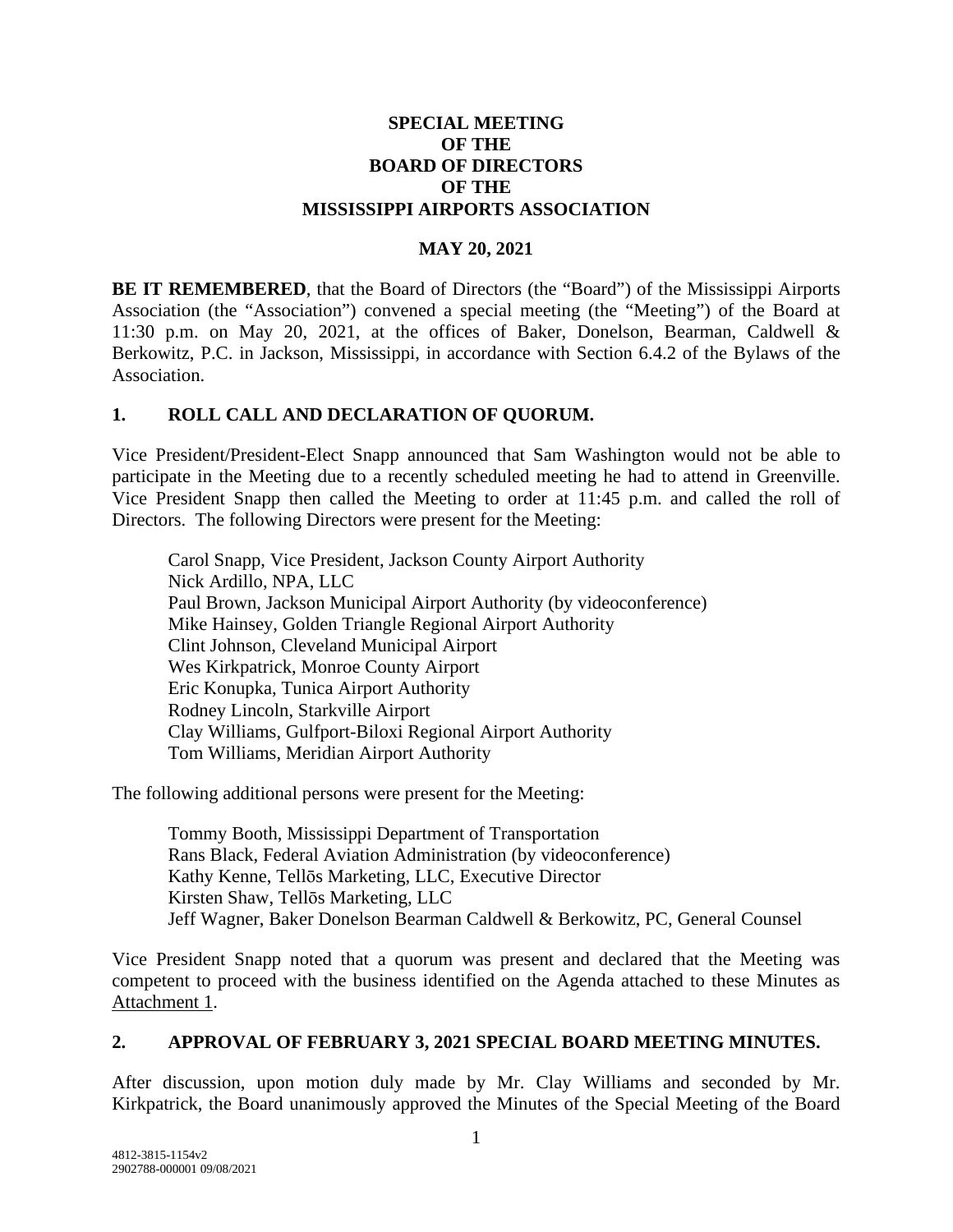held on February 3, 2021. Vice President Snapp directed that the Minutes be filed in the Minute Book of the Association.

#### **3. PRESIDENT'S REPORT.**

Vice President Snapp indicated that she had spoken with President Washington prior to the Meeting, and that he wanted her to express his appreciation to everyone for all they have done for the Association over the last year with all of its challenges and that he looks forward to better times for the Association.

#### **4. TREASURER'S REPORT.**

Mr. Wagner presented the Treasurer's Report attached to these Minutes as Attachment 2 on behalf of Mike Forster, the Association's Treasurer. Mr. Wagner noted that Mr. Forster was unable to attend the meeting due to a prior commitment.

Ms. Kenne noted to the Board that the virtual conference was very good for the Association, making almost as much money as regular conferences over the past few years. Ms. Kenne further noted that several airports were delinquent in their dues and that she would be following up with them individually.

Following discussion, Mr. Tom Williams moved, and Mr. Hainsey seconded, that the Board accept the Treasurer's Report as submitted. There being no further discussion on the matter, Vice President Snapp called for a vote on the matter with all Directors voting in the affirmative.

## **5. EXECUTIVE DIRECTOR'S REPORT.**

Ms. Kenne stated that she had nothing to report other than what would be discussed under "Committee Reports."

## **6. COMMITTEE REPORTS.**

## **A. 2021 Annual Conference and Meeting.**

Ms. Kenne reminded everyone that the Annual Conference is scheduled for September 22-24, 2021 at the Golden Nugget in Biloxi with events and speakers still in process. Ms. Kenne advised the Board that she had received a number of inquiries on sponsorships for the conference and expected a number of new sponsors.

## **B. 2022 Annual Conference and Meeting.**

Ms. Kenne reminded the Board that the 2022 Annual Conference and Meeting would be in Starkville. Ms. Kenne suggested the Board consider moving the Annual Conference to the fall going forward since spring is conference season, and it can become difficult to schedule around other events that time of year. Following discussion, the consensus of the Board was that the Annual Conference should be moved to the fall each year. Ms. Kenne stated that she would work with the Committee on dates for the 2022 Annual Conference.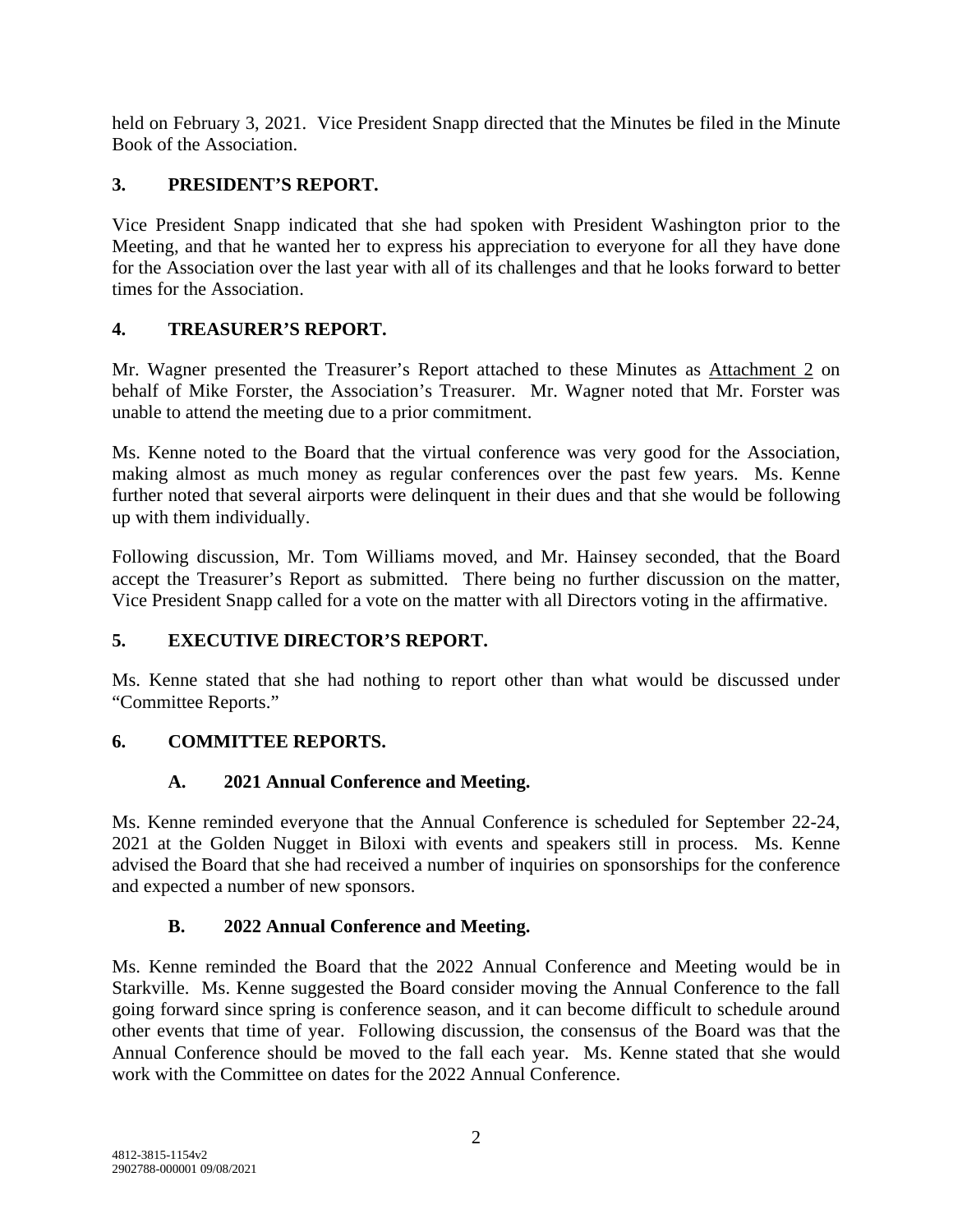#### **7. OLD BUSINESS.**

#### **A. Realignment of Member Dues.**

Mr. Wagner stated that Mr. Forster hoped to be ready to make a recommendation on dues at the next meeting of the Board.

#### **8. NEW BUSINESS.**

#### **A. Election of Officers and Directors**

Mr. Wagner distributed the current roster of directors and officers for the Association. Mr. Wagner reminded the Board that the Board had determined last spring to keep the *status quo* on directors and officers with the expectation that the pandemic would quickly be over, and the full Association would be able to meet later in the year. Mr. Wagner noted that left a number of directors in hold-over status with a significant number whose terms expire this year. With a significant number of directorships open, the Board should start considering individuals to nominate to the Board as well as serve as to serve as the next slate of officers of the Association. The Board will be electing new officers, other than President, at the 2021 Annual Conference. Vice President Snapp will assume the office of President at the Annual Conference.

#### **B. Scholarships**

Ms. Kenne indicated that Tom Heanue had received a number of inquiries from educational institutions that the Association had previously supported through student scholarships. Following discussion, the consensus of the Board was to hold consideration of scholarships until the Annual Conference.

#### **C. Waiver of Bylaws – Director Involved in Airport Management on Part-Time Basis**

Mr. Wagner advised the Board that Rodney Lincoln had recently retired from employment with the City of Starkville. Mr. Lincoln intends to return to the City of Starkville on a part-time basis to operate the Starkville Airport once his mandatory waiting period had run. However, Mr. Lincoln had been elected to the Board for a three-year term which, under the Association's Bylaws requires each director to be employment full-time in airport management. Mr. Wagner then suggested that the Board consider waiving the Bylaw requirement that Mr. Lincoln be employed full-time in airport management so that he may remain on the Board.

Following discussion, Mr. Hainsey moved that (i) the Board waive the requirement that Mr. Lincoln be employed in full-time airport management in order to remain on the Board and (ii) that Mr. Wagner be requested to prepare a proposal to modify the Bylaws of the Association so that individuals employed less than full-time in airport management be eligible for election to a three-year term on the Board. Mr. Kirkpatrick seconded the motion. Following discussion, Vice President Snapp called for a vote on the motion with all Directors present voting in the affirmative.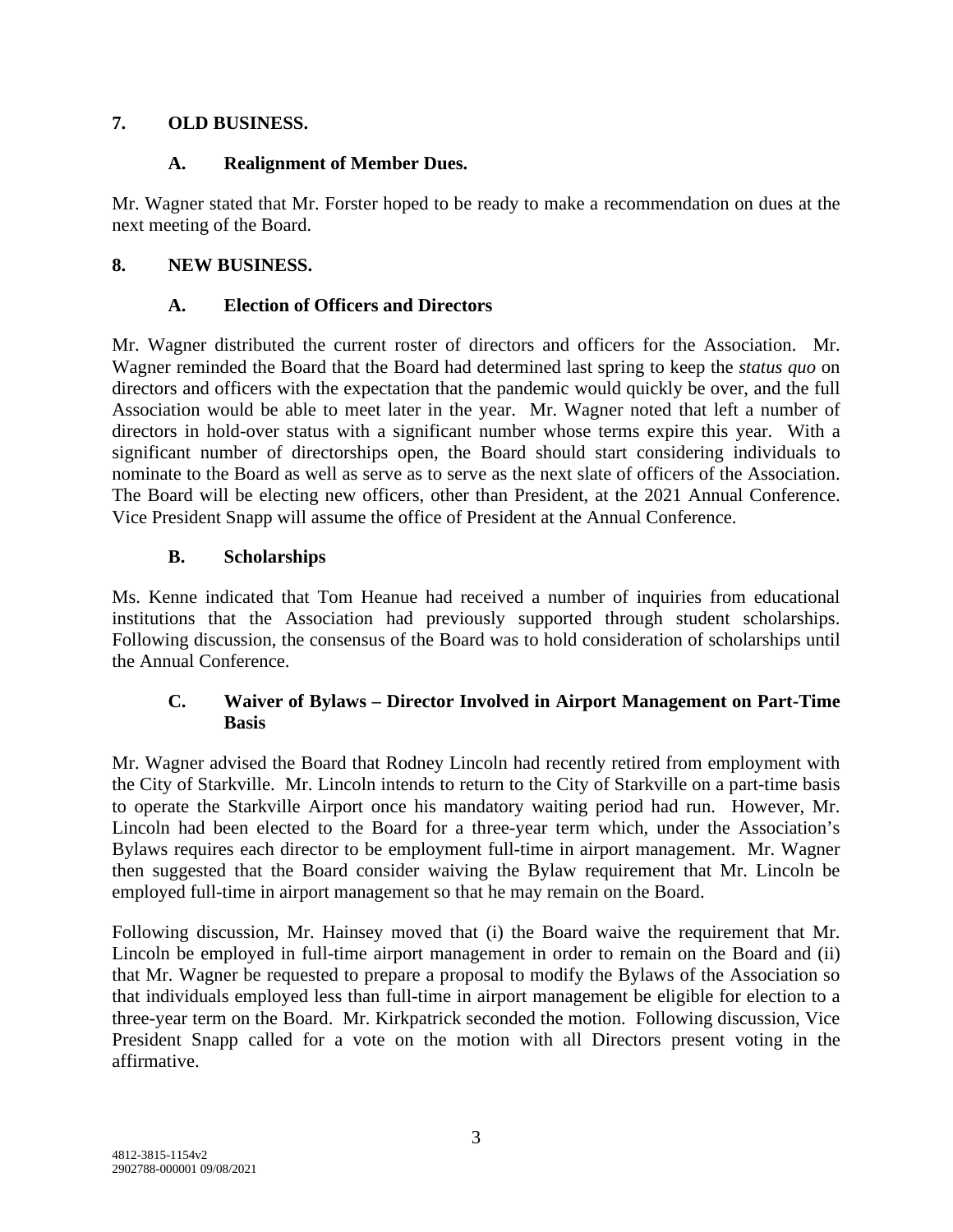#### **D. Changes to Airport Revitalization Revolving Loan Program**

Mr. Clay Williams advised the Board that, without fanfare, the Mississippi Development Authority (MDA) had recently modified the Airport Revitalization Loan Program to make it more attractive to airports to use. The revisions to the program raised the maximum loan amount to \$1,000,000 and reduce the interest rate to 1% per annum.

#### **E. Mississippi Department of Transportation Aeronautics Director**

#### **[Mr. Booth left the meeting]**

Mr. Hainsey moved that the Board adopt the following resolution:

#### **RESOLUTION EXPRESSING THE APPRECIATION OF THE BOARD OF DIRECTORS OF THE MISSISSIPPI AIRPORTS ASSOCIATION FOR THE CONTRIBUTIONS OF MR. THOMAS M. BOOTH, JR., P.E. TO THE AIRPORTS AND AVIATION IN THE STATE OF MISSISSIPPI**

**WHEREAS,** the Mississippi Airports Association (the "Association") exists to promote aviation and airport interests; to provide a medium for discussion of aviation and airport issues by its members; to support legislation in support of aviation and airports; to advise and give consultation to its members when requested; to cooperate with all organizations working for the general advancement and benefit of aviation and airports; and to generally represent the interests of aviation and airports in Mississippi; and

**WHEREAS**, during his tenure with the Aeronautics Division of the Mississippi Department of Transportation, Thomas M. Booth, Jr., P.E., has provided exemplary service, assistance and guidance to airports throughout the State of Mississippi on matters of airport planning, development, safety and operations; and

**WHEREAS**, prior to joining the Mississippi Department of Transportation, Mr. Booth provided consulting engineering services relating to the development, improvement and operation of airports in the state and was employed by the Jackson Municipal Airport Authority with responsibility for, among other things, capital improvements to the Jackson Medgar Wiley Evers International Airport and Hawkins Field Airport; and

**WHEREAS**, among his other professional accomplishments, Mr. Booth served as President of the National Association of State Aviation Officials; and

**WHEREAS**, throughout his professional career, Mr. Booth has demonstrated a strong commitment to the betterment of aviation in the State of Mississippi; and

**WHEREAS,** upon his retirement as Director of the Aeronautics Division of the Mississippi Department of Transportation, the Board of Directors of the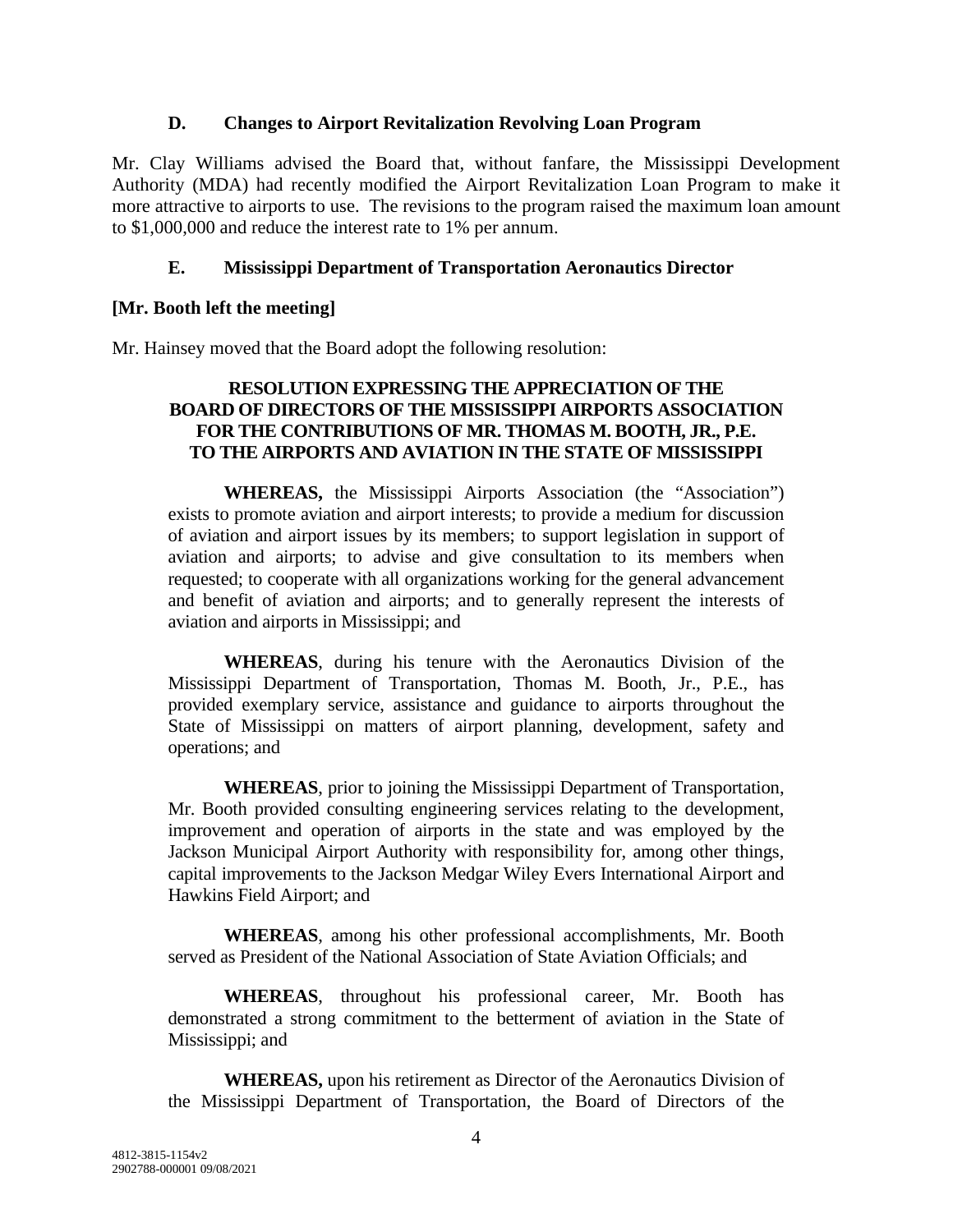Association desires to commend Mr. Booth for his contributions to airports and aviation in the State of Mississippi;

**NOW, THEREFORE, BE IT RESOLVED,** the Board of Directors of the Mississippi Airports Association, for itself and on behalf of all its members, hereby expresses its appreciation and gratitude to Mr. Thomas M. Booth, Jr., P.E., for his services to airports and aviation in the State of Mississippi.

**BE IT RESOLVED, FURTHER**, the Board of Directors of the Association, for itself and on behalf of all of its members hereby wishes Mr. Booth success in his future endeavors.

Mr. Tom Williams seconded the motion. Following discussion, Vice President Snapp called for a vote on the motion with all Directors voting in the affirmative. Vice President Snapp asked that a copy of the resolution be framed and presented to Mr. Booth at his retirement dinner on June 24, 2021.

Mr. Tom Williams then distributed a proposed letter to the Mississippi Department of Transportation (MDOT) outlining the importance of the Aeronautics Director to airports in Mississippi as well as some suggested attributes of Mr. Booth's successor. Mr. Williams requested that the Board provide any comments and then, once everyone was satisfied with the letter, that it be transmitted to MDOT.

#### **9. OTHER MATTERS.**

#### **A. Airport Updates.**

Vice President Snapp asked each Director to provide an update on activities at his or her airport.

#### **10. ADJOURNMENT.**

There being no further business to come before the Meeting, upon motion duly made, seconded, and unanimously adopted, the Meeting adjourned at 1:20 p.m.

Respectfully submitted,

Carol Snapp, Vice President Mississippi Airports Association

\_\_\_\_\_\_\_\_\_\_\_\_\_\_\_\_\_\_\_\_\_\_\_\_\_\_\_\_\_\_\_\_\_\_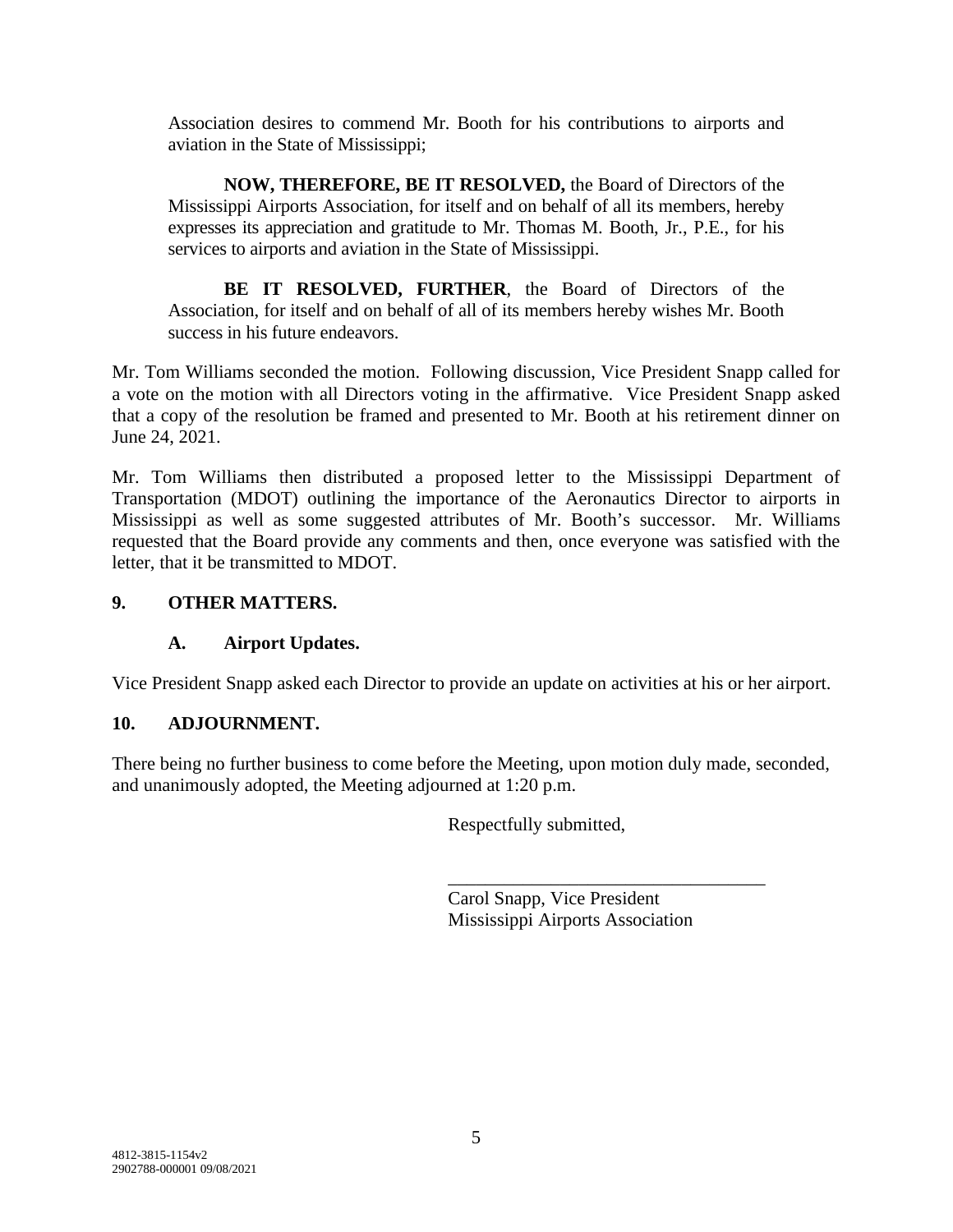# **ATTACHMENT 1**

## **AGENDA**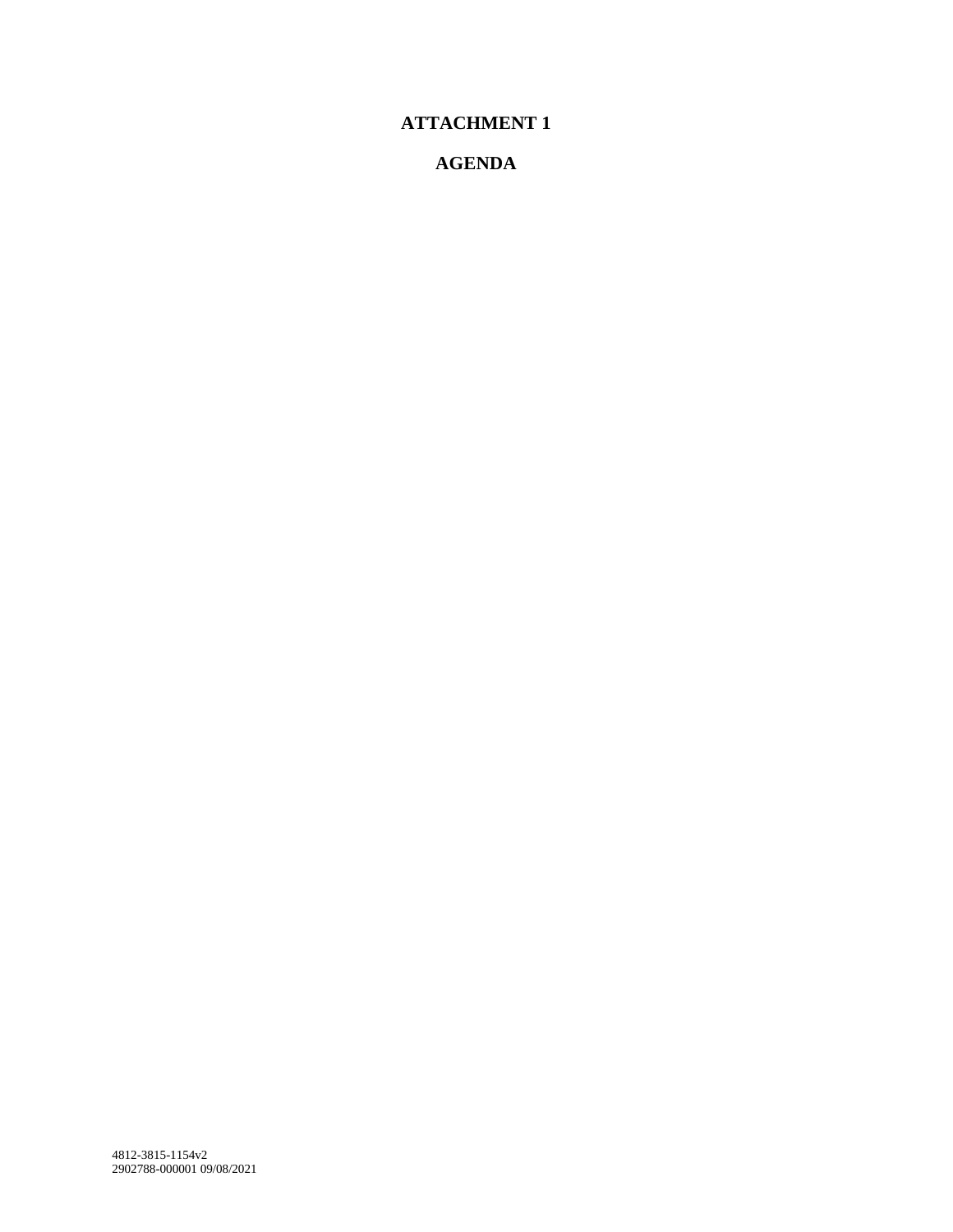#### **MISSISSIPPI AIRPORTS ASSOCIATION SPECIAL MEETING OF BOARD OF DIRECTORS 11:30 A.M., THURSDAY, MAY 20, 2021**

#### **Offices of Baker, Donelson, Bearman, Caldwell & Berkowitz One Eastover Center, 100 Vision Drive, Suite 400 Jackson, Mississippi 39211**

- 1. Roll Call and Declaration of Quorum
- 2. Approval of Minutes of February 3, 2021 Special Board Meeting
- 3. President's Report
- 4. Treasurer's Report
- 5. Executive Director's Report
- 6. Committee Reports
	- a. 2021 Annual Conference Committee
	- b. 2022 Annual Conference Committee

#### 7. Old Business

- a. Committee to Consider Realignment of Member Dues
- 8. New Business
	- a. Discussion Regarding Election of Officers and Directors
	- b. Scholarships
	- c. Waiver of Bylaws Director Involved in Airport Management on Part-Time Basis
	- d. Changes to Airport Revitalization Revolving Loan Program
	- e. Mississippi Department of Transportation Aeronautics Director
- 9. Other Matters
	- a. Airport Updates
- 10. Adjournment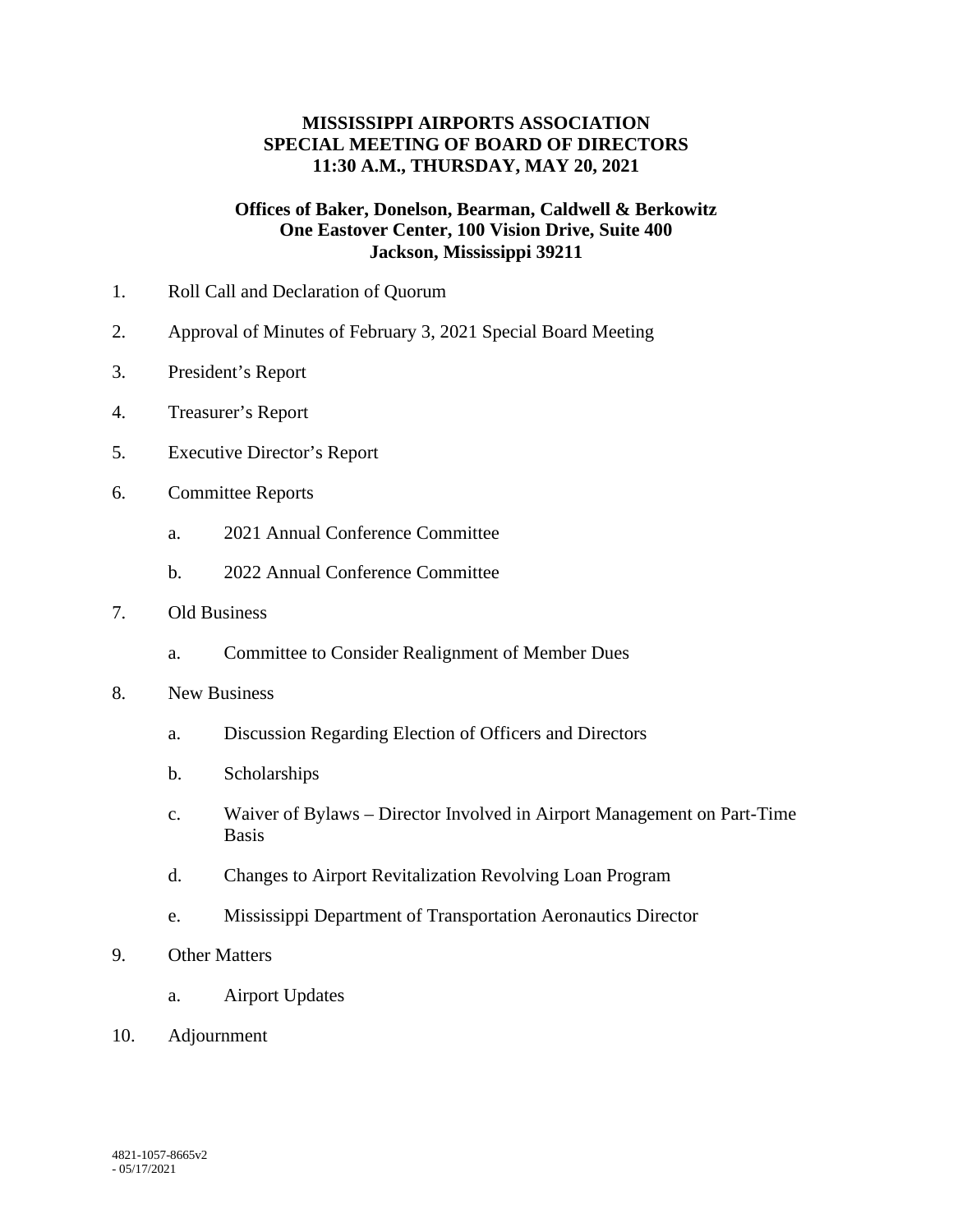# **ATTACHMENT 2**

# **TREASURER'S REPORT**

4812-3815-1154v2 2902788-000001 09/08/2021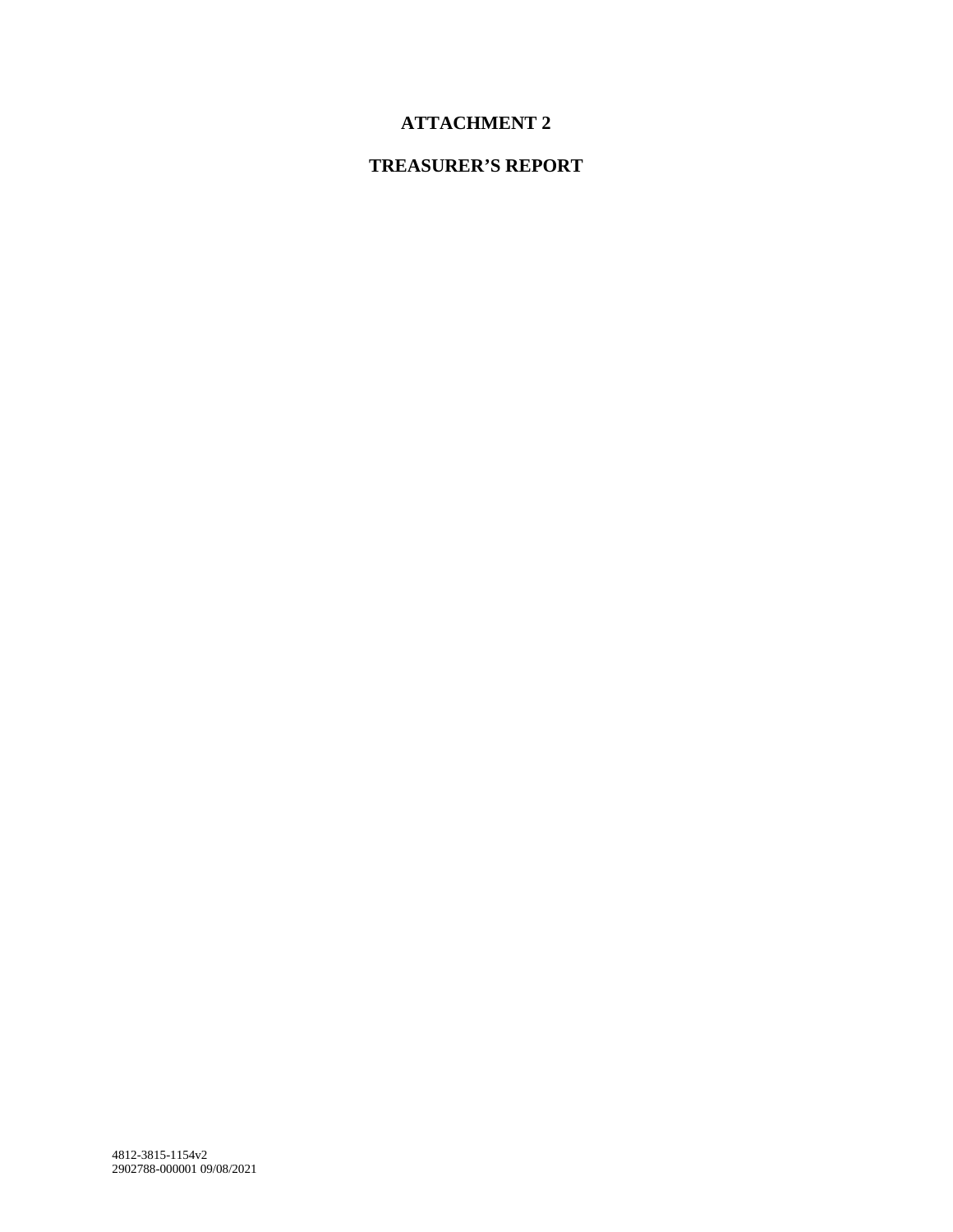May 20, 2021 Treasurer's Report Mississippi Airports Association

To the officers & members of the MAA Board:

I have reviewed the financial reports of the organization and find that there are no significant variances to the budget approved by the board at the 02/03/2021 meeting.

Membership dues have been received and recorded in the amount of \$23,100, a variance of \$1663 to the year-to-date budget of \$24,763. Kathy Kenne fully expects another \$18,450 in remittances that are customarily paid a bit later in the year. Assuming those occur, we will be within \$1,000 of the annual budget of \$42,450. On the attached summary of membership dues paid/unpaid, there are four 2020 members who need reminders, preferably by someone on the board who has a personal relationship with the person I've identified on the report.

Expenses are under budget by approximately \$14,000 due primarily to timing of expenses associated with our annual conference. All other routine and budgeted expenses are within expectations. Net income is a positive \$9,211 vs a budgeted loss of \$1,118.00.

Work continues on a proposal for a revised membership fee schedule and a full report will be made, along with a recommendation, at the next board meeting. Any changes approved by the board would not be put into effect until the FY 2022 budget cycle.

DocuSigned by: 90 Arst —орв72в1647ЕА4D8...<br>Treasurer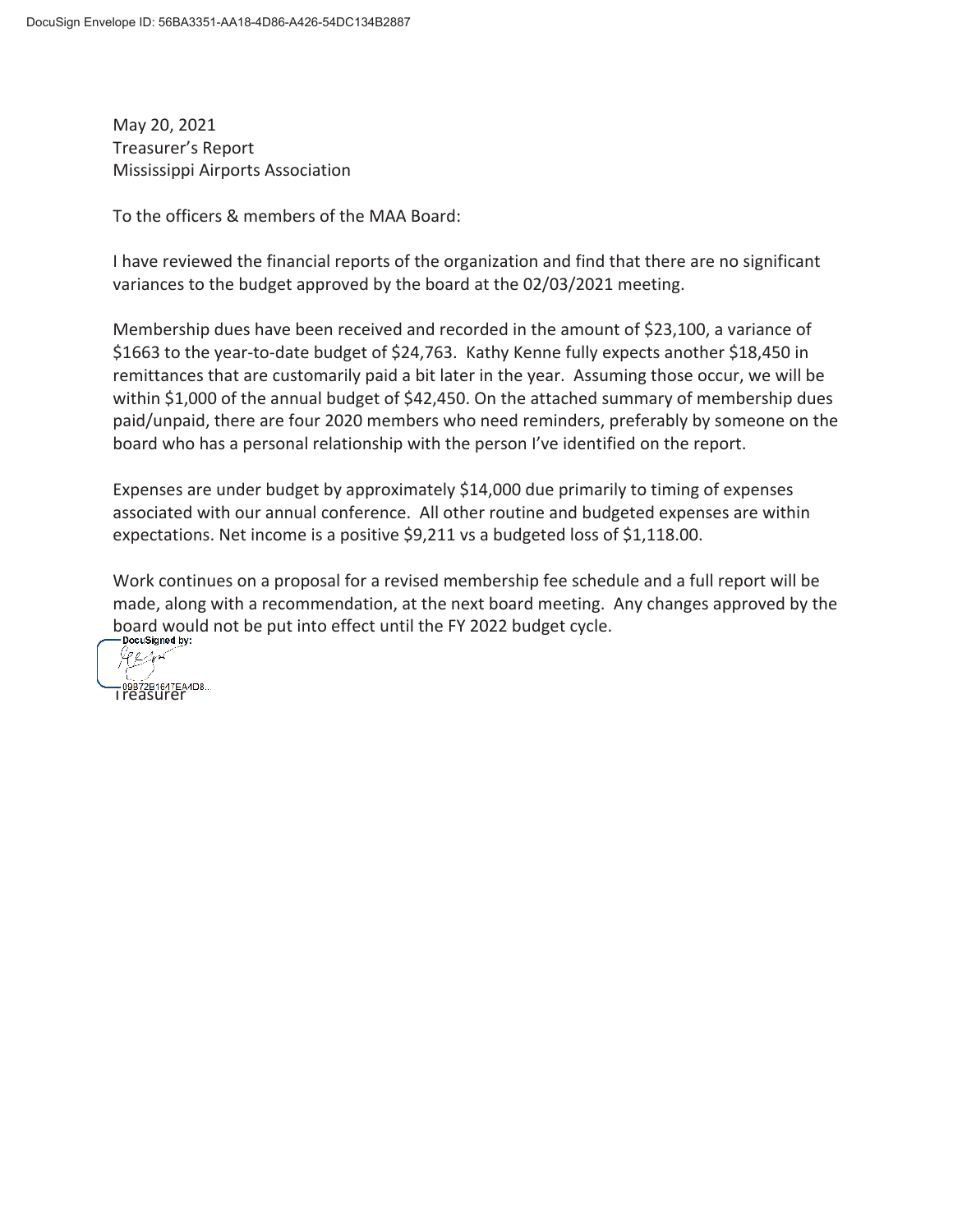Watkins, Ward and Stafford, PLLC **Certified Public Accountants PO Box 1216 West Point, MS 39773-1216** 

To the Board of Trustees of Mississippi Airports Association Post Office Box 16803 Jackson, MS 39236-6803

Management is responsible for the accompanying financial statements of Mississippi Airports Association (a nonprofit organization), which comprise the statement of assets, liabilities, and fund balance - tax basis as of April 30, 2021, and the related statements of revenues and expenses - tax basis for the one month and seven months then ended, and for determining that the tax basis of accounting is an acceptable financial reporting framework. We have performed compilation engagements in accordance with Statements on Standards for Accounting and Review Services promulgated by the Accounting and Review Services Committee of the AICPA. We did not audit or review the financial statements nor were we required to perform any procedures to verify the accuracy or completeness of the information provided by management. Accordingly, we do not express an opinion, a conclusion, nor provide any form of assurance on these financial statements.

The financial statements are prepared in accordance with the tax basis of accounting, which is a basis of accounting other than accounting principles generally accepted in the United States of America.

Management has elected to omit substantially all the disclosures ordinarily included in financial statements prepared in accordance with the tax basis of accounting. If the omitted disclosures were included in the financial statements, they might influence the user's conclusions about the Company's assets, liabilities, fund balance, revenues, and expenses. Accordingly, the financial statements are not designed for those who are not informed about such matters.

Watkins, Ward and Stafford, PLLC May 17, 2021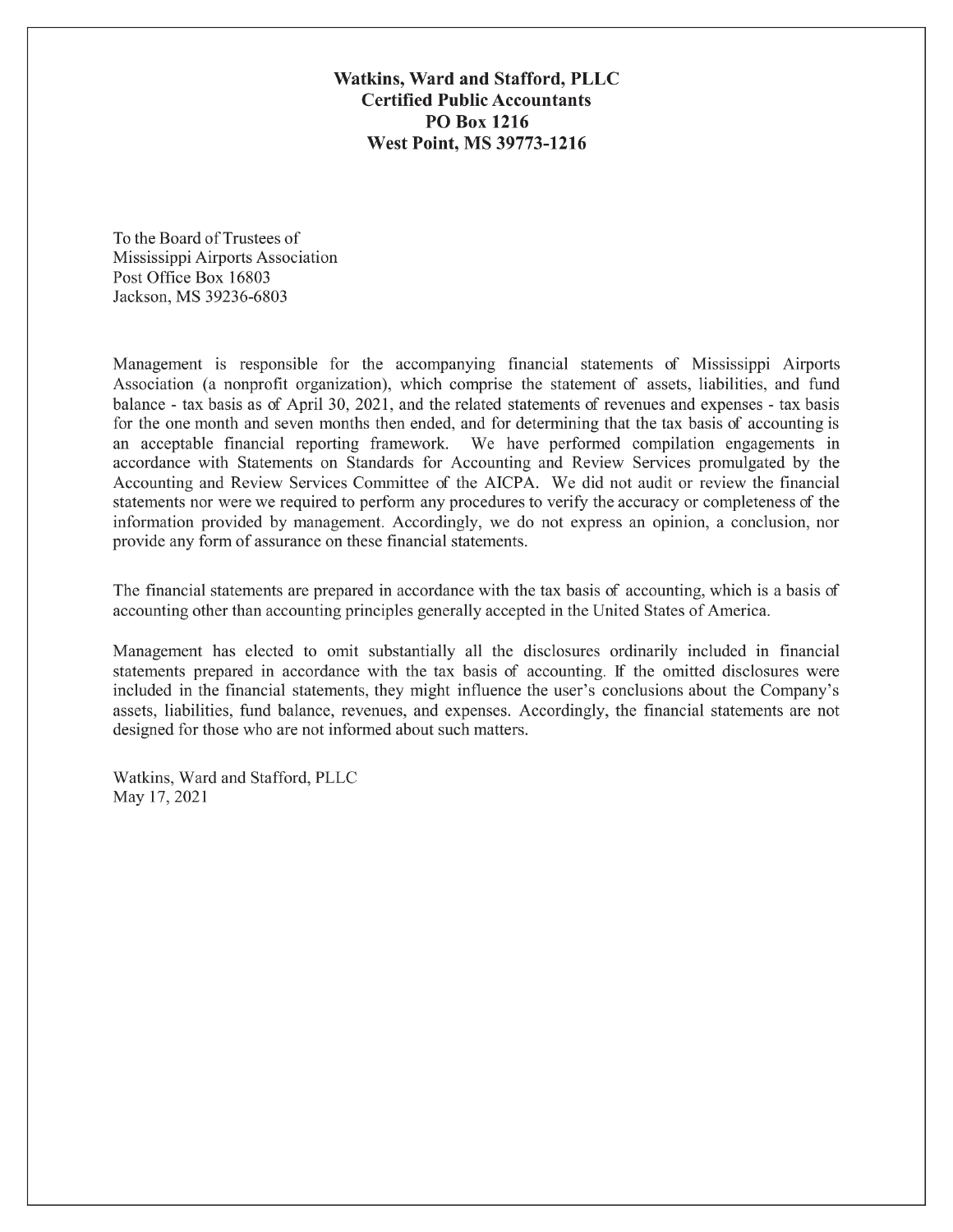# **Mississippi Airports Association** Statement of Assets, Liabilities, & Fund Balance - Tax Basis<br>As of April 30, 2021

|                                                                                                   | Apr 30, 21            |
|---------------------------------------------------------------------------------------------------|-----------------------|
| <b>ASSETS</b><br><b>Current Assets</b><br><b>Checking/Savings</b><br>1001 · Operating - Trustmark | 49,576.23             |
| <b>Total Checking/Savings</b>                                                                     | 49,576.23             |
| <b>Total Current Assets</b>                                                                       | 49,576.23             |
| <b>TOTAL ASSETS</b>                                                                               | 49,576.23             |
| <b>LIABILITIES &amp; EQUITY</b><br>Equity<br>3010 · Fund Balance<br><b>Net Income</b>             | 40,365.49<br>9,210.74 |
| <b>Total Equity</b>                                                                               | 49,576.23             |
| <b>TOTAL LIABILITIES &amp; EQUITY</b>                                                             | 49,576.23             |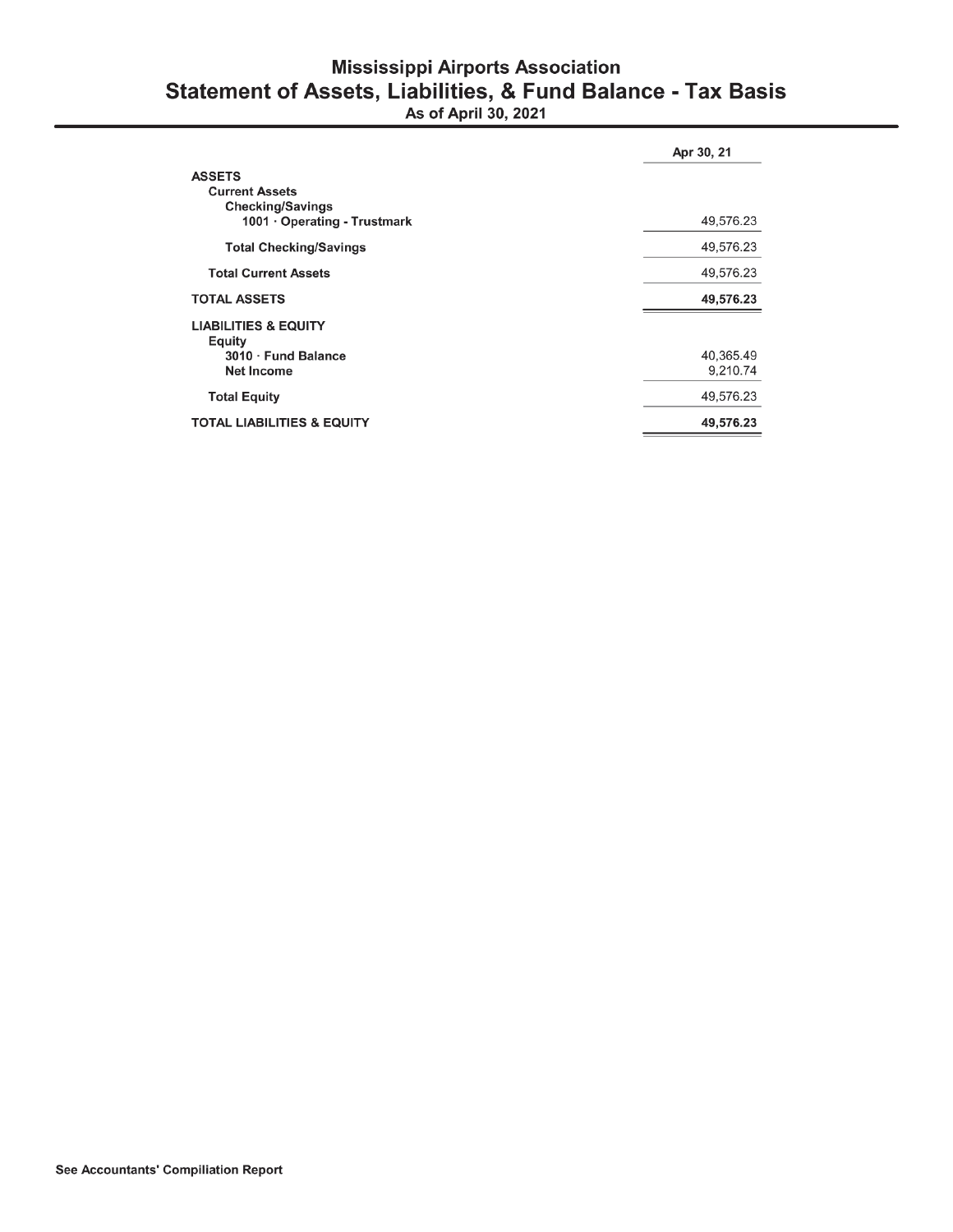6:18 PM

05/17/21

#### **Mississippi Airports Association Statements of Revenues & Expenses-Tax Basis**

| <b>Cash Basis</b>                                                                                                                                                                             |                                         | April 2021                         |                                                      |                                          |                                          |
|-----------------------------------------------------------------------------------------------------------------------------------------------------------------------------------------------|-----------------------------------------|------------------------------------|------------------------------------------------------|------------------------------------------|------------------------------------------|
|                                                                                                                                                                                               | Apr 21                                  | <b>Budget</b>                      | Oct '20 - Apr 21                                     | <b>YTD Budget</b>                        | <b>Annual Budget</b>                     |
| <b>Ordinary Income/Expense</b>                                                                                                                                                                |                                         |                                    |                                                      |                                          |                                          |
| Income<br>5 · Earned revenues<br>5210 · Membership Dues<br>5211 · Airport Memberships<br>5213 · Student Memberships<br>5214 Corporate Dues<br>5210 · Membership Dues - Other                  | 0.00<br>0.00<br>0.00<br>0.00            | 3,537.50                           | 22,300.00<br>50.00<br>750.00<br>0.00                 | 24,762.50                                | 42,450.00                                |
| Total 5210 · Membership Dues                                                                                                                                                                  | 0.00                                    | 3,537.50                           | 23,100.00                                            | 24,762.50                                | 42,450.00                                |
| Total 5 · Earned revenues                                                                                                                                                                     | 0.00                                    | 3,537.50                           | 23,100.00                                            | 24,762.50                                | 42,450.00                                |
| 5800 · Annual Conference Revenues<br>5810 · Presidential Sponsor<br>5812 · Gold Sponsor<br>5813 · Silver Sponsor<br>5814 · Attendee Registration<br>5800 · Annual Conference Revenues - Other | 0.00<br>0.00<br>0.00<br>0.00<br>0.00    | 4,166.67                           | 5,220.00<br>4,500.00<br>6,000.00<br>1,540.00<br>0.00 | 29,166.69                                | 50,000.00                                |
| Total 5800 · Annual Conference Revenues                                                                                                                                                       | 0.00                                    | 4,166.67                           | 17,260.00                                            | 29,166.69                                | 50,000.00                                |
| <b>Total Income</b>                                                                                                                                                                           | 0.00                                    | 7,704.17                           | 40,360.00                                            | 53,929.19                                | 92,450.00                                |
| <b>Expense</b><br>7000 Grant & contract expense<br>7070 · Sponsorships & Donations                                                                                                            | 0.00                                    | 16.67                              | 0.00                                                 | 116.69                                   | 200.00                                   |
| Total 7000 · Grant & contract expense                                                                                                                                                         | 0.00                                    | 16.67                              | 0.00                                                 | 116.69                                   | 200.00                                   |
| 7500 · Other personnel expenses<br>7520 · Accounting fees<br>7530 · Legal fees<br>7540 · Professional fees - other                                                                            | 0.00<br>2,500.00<br>1,612.50            | 137.08<br>2,229.16<br>1,033.33     | 1,135.00<br>11,250.00<br>10,081.25                   | 959.56<br>15,604.12<br>7,233.31          | 1,645.00<br>26,750.00<br>12,400.00       |
| Total 7500 · Other personnel expenses                                                                                                                                                         | 4,112.50                                | 3,399.57                           | 22,466.25                                            | 23,796.99                                | 40,795.00                                |
| 8100 Office Expenses<br>8101 · Supplies<br>8103 · Telephone & telecommunications<br>8104 · Postage, shipping, delivery<br>8110 · Travel<br>8100 · Office Expenses - Other                     | 0.00<br>133.78<br>1.10<br>24.64<br>0.00 | 0.00<br>0.00<br>166.67             | 43.13<br>478.26<br>168.65<br>93.82<br>0.00           | 0.00<br>0.00<br>1,166.69                 | 0.00<br>0.00<br>2,000.00                 |
| Total 8100 · Office Expenses                                                                                                                                                                  | 159.52                                  | 166.67                             | 783.86                                               | 1,166.69                                 | 2,000.00                                 |
| 8115 · Website Updates & Programming<br>8500 · Misc expenses<br>8505 · Business Meals<br>8520 · Insurance - non-employee<br>8580 · Contingency provisions                                     | 0.00<br>0.00<br>0.00<br>0.00            | 333.33<br>41.67<br>214.33<br>25.00 | 601.00<br>0.00<br>0.00<br>0.00                       | 2,333.31<br>291.69<br>1,500.31<br>175.00 | 4,000.00<br>500.00<br>2,572.00<br>300.00 |
| Total 8500 · Misc expenses                                                                                                                                                                    | 0.00                                    | 281.00                             | 0.00                                                 | 1,967.00                                 | 3,372.00                                 |
| 8600 · Business expenses<br>8615 · Bank & Credit Card Fees                                                                                                                                    | 0.00                                    |                                    | 100.23                                               |                                          |                                          |
| Total 8600 · Business expenses                                                                                                                                                                | 0.00                                    |                                    | 100.23                                               |                                          |                                          |
| 8700 · Conference Expenses<br>8702 · Tellos Management Fee<br>8704 · General Conference Expenses                                                                                              | 1,000.00<br>0.00                        | 1,000.00<br>2,666.67               | 7,000.00<br>197.92                                   | 7,000.00<br>18,666.69                    | 12,000.00<br>32,000.00                   |
| Total 8700 · Conference Expenses                                                                                                                                                              | 1,000.00                                | 3,666.67                           | 7,197.92                                             | 25,666.69                                | 44,000.00                                |
| <b>Total Expense</b>                                                                                                                                                                          | 5,272.02                                | 7,863.91                           | 31,149.26                                            | 55,047.37                                | 94,367.00                                |
| <b>Net Ordinary Income</b>                                                                                                                                                                    | $-5,272.02$                             | $-159.74$                          | 9,210.74                                             | $-1,118.18$                              | $-1,917.00$                              |
| Net Income                                                                                                                                                                                    | $-5,272.02$                             | $-159.74$                          | 9,210.74                                             | $-1,118.18$                              | $-1,917.00$                              |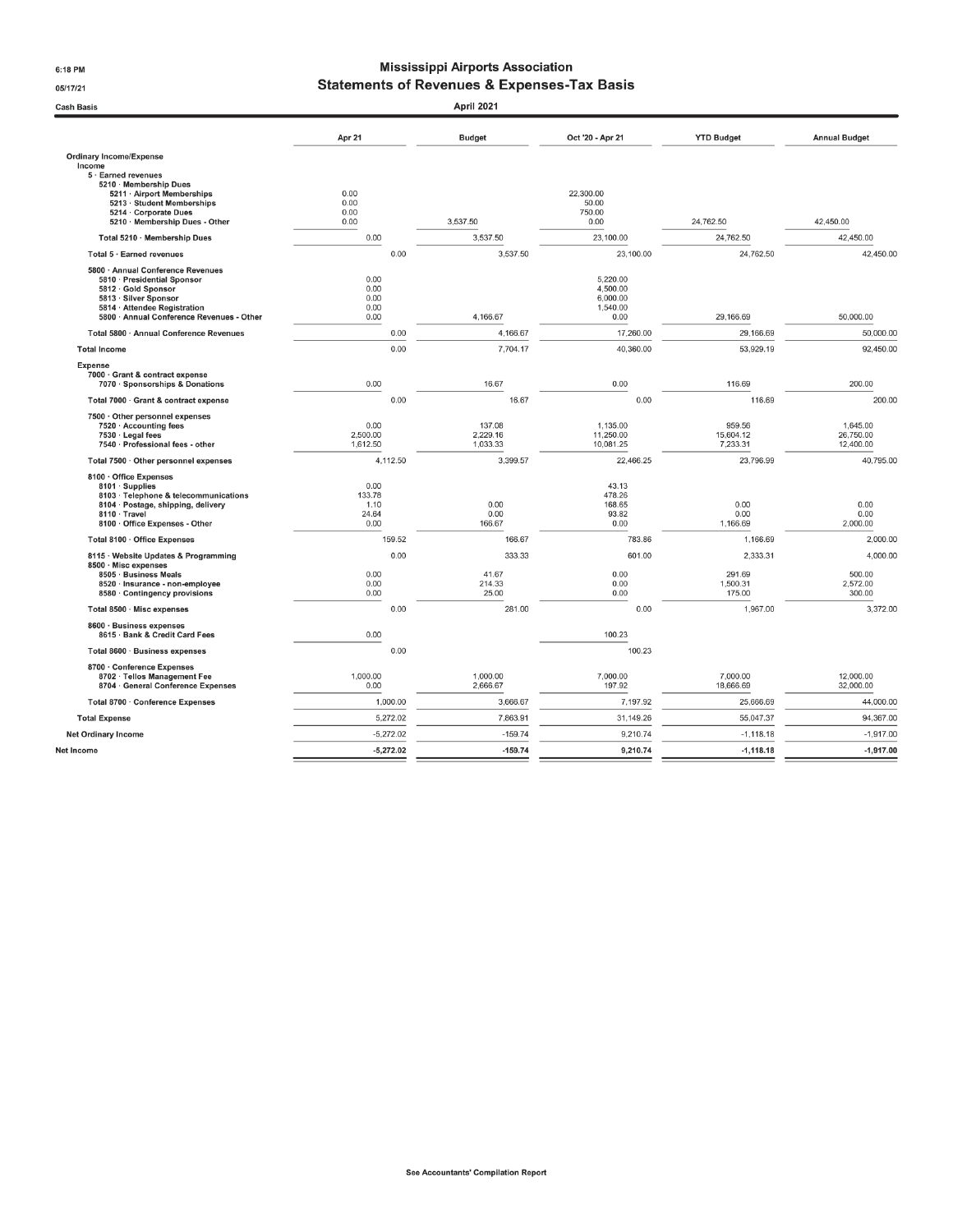#### **Mississippi Airports Association General Ledger** As of April 30, 2021

| Type                                                                                                            | Date                                                 | Num                          | Name                                                                                             | Memo                                                                         | <b>Debit</b>                         | Credit               | <b>Balance</b>                                              |
|-----------------------------------------------------------------------------------------------------------------|------------------------------------------------------|------------------------------|--------------------------------------------------------------------------------------------------|------------------------------------------------------------------------------|--------------------------------------|----------------------|-------------------------------------------------------------|
| 1001 · Operating - Trustmark<br>Check<br>Check                                                                  | 04/21/2021<br>04/21/2021                             | 2151<br>2152                 | Baker, Donelson<br>Tellos Marketing, LLC                                                         | Invoice #8847144<br>Invoice#MAA33021                                         |                                      | 2,500.00<br>2,772.02 | 54,848.25<br>52,348.25<br>49,576.23                         |
| Total 1001 · Operating - Trustmark                                                                              |                                                      |                              |                                                                                                  |                                                                              | 0.00                                 | 5,272.02             | 49,576.23                                                   |
| 3010 · Fund Balance<br>Total 3010 · Fund Balance                                                                |                                                      |                              |                                                                                                  |                                                                              |                                      |                      | (40, 365.49)<br>(40, 365.49)                                |
| 5 · Earned revenues<br>5210 · Membership Dues<br>5211 · Airport Memberships<br>Total 5211 · Airport Memberships |                                                      |                              |                                                                                                  |                                                                              |                                      |                      | (23, 100.00)<br>(23, 100.00)<br>(22, 300.00)<br>(22,300.00) |
| 5213 · Student Memberships<br>Total 5213 · Student Memberships                                                  |                                                      |                              |                                                                                                  |                                                                              |                                      |                      | (50.00)<br>(50.00)                                          |
| 5214 · Corporate Dues<br>Total 5214 · Corporate Dues                                                            |                                                      |                              |                                                                                                  |                                                                              |                                      |                      | (750.00)<br>(750.00)                                        |
| Total 5210 · Membership Dues                                                                                    |                                                      |                              |                                                                                                  |                                                                              |                                      |                      | (23, 100.00)                                                |
| Total 5 · Earned revenues                                                                                       |                                                      |                              |                                                                                                  |                                                                              |                                      |                      | (23, 100.00)                                                |
| 5800 · Annual Conference Revenues<br>5810 · Presidential Sponsor<br>Total 5810 · Presidential Sponsor           |                                                      |                              |                                                                                                  |                                                                              |                                      |                      | (17, 260.00)<br>(5,220.00)<br>(5,220.00)                    |
| 5812 · Gold Sponsor<br>Total 5812 · Gold Sponsor                                                                |                                                      |                              |                                                                                                  |                                                                              |                                      |                      | (4,500.00)<br>(4,500.00)                                    |
| 5813 · Silver Sponsor<br>Total 5813 · Silver Sponsor                                                            |                                                      |                              |                                                                                                  |                                                                              |                                      |                      | (6,000.00)<br>(6,000.00)                                    |
| 5814 · Attendee Registration<br>Total 5814 · Attendee Registration                                              |                                                      |                              |                                                                                                  |                                                                              |                                      |                      | (1,540.00)<br>(1,540.00)                                    |
| Total 5800 · Annual Conference Revenues                                                                         |                                                      |                              |                                                                                                  |                                                                              |                                      |                      | (17,260.00)                                                 |
| 7500 · Other personnel expenses<br>7520 · Accounting fees<br>Total 7520 · Accounting fees                       |                                                      |                              |                                                                                                  |                                                                              |                                      |                      | 18,353.75<br>1,135.00<br>1,135.00                           |
| 7530 · Legal fees<br>Check                                                                                      | 04/21/2021                                           | 2151                         | Baker, Donelson                                                                                  | Invoice #8847144                                                             | 2,500.00                             |                      | 8,750.00<br>11,250.00                                       |
| Total 7530 · Legal fees                                                                                         |                                                      |                              |                                                                                                  |                                                                              | 2,500.00                             | 0.00                 | 11,250.00                                                   |
| 7540 · Professional fees - other<br>Check<br>Check<br>Check<br>Check                                            | 04/21/2021<br>04/21/2021<br>04/21/2021<br>04/21/2021 | 2152<br>2152<br>2152<br>2152 | Tellos Marketing, LLC<br>Tellos Marketing, LLC<br>Tellos Marketing, LLC<br>Tellos Marketing, LLC | Invoice#MAA33021<br>Invoice#MAA33021<br>Invoice#MAA33021<br>Invoice#MAA33021 | 543.75<br>131.25<br>806.25<br>131.25 |                      | 8,468.75<br>9,012.50<br>9,143.75<br>9,950.00<br>10,081.25   |
| Total 7540 · Professional fees - other                                                                          |                                                      |                              |                                                                                                  |                                                                              | 1,612.50                             | 0.00                 | 10,081.25                                                   |
| Total 7500 · Other personnel expenses                                                                           |                                                      |                              |                                                                                                  |                                                                              | 4,112.50                             | 0.00                 | 22,466.25                                                   |
| 8100 · Office Expenses<br>8101 · Supplies<br>Total $8101 \cdot$ Supplies                                        |                                                      |                              |                                                                                                  |                                                                              |                                      |                      | 624.34<br>43.13<br>43.13                                    |
| 8103 · Telephone & telecommunications<br>Check                                                                  | 04/21/2021                                           | 2152                         | Tellos Marketing, LLC                                                                            | Invoice#MAA33021                                                             | 133.78                               |                      | 344.48<br>478.26                                            |
| Total 8103 · Telephone & telecommunications                                                                     |                                                      |                              |                                                                                                  |                                                                              | 133.78                               | 0.00                 | 478.26                                                      |
| 8104 · Postage, shipping, delivery<br>Check                                                                     | 04/21/2021                                           | 2152                         | Tellos Marketing, LLC                                                                            | Invoice#MAA33021                                                             | 1.10                                 |                      | 167.55<br>168.65                                            |
| Total 8104 · Postage, shipping, delivery                                                                        |                                                      |                              |                                                                                                  |                                                                              | 1.10                                 | 0.00                 | 168.65                                                      |
| 8110 · Travel<br>Check                                                                                          | 04/21/2021                                           | 2152                         | Tellos Marketing, LLC                                                                            | Invoice#MAA33021                                                             | 24.64                                |                      | 69.18<br>93.82                                              |
| Total 8110 · Travel                                                                                             |                                                      |                              |                                                                                                  |                                                                              | 24.64                                | 0.00                 | 93.82                                                       |
| Total 8100 · Office Expenses                                                                                    |                                                      |                              |                                                                                                  |                                                                              | 159.52                               | 0.00                 | 783.86                                                      |
| 8115 · Website Updates & Programming<br>Total 8115 · Website Updates & Programming                              |                                                      |                              |                                                                                                  |                                                                              |                                      |                      | 601.00<br>601.00                                            |
| 8600 · Business expenses<br>8615 · Bank & Credit Card Fees<br>Total 8615 · Bank & Credit Card Fees              |                                                      |                              |                                                                                                  |                                                                              |                                      |                      | 100.23<br>100.23<br>100.23                                  |
| Total 8600 · Business expenses                                                                                  |                                                      |                              |                                                                                                  |                                                                              |                                      |                      | 100.23                                                      |
| 8700 · Conference Expenses<br>8702 · Tellos Management Fee<br>Check                                             | 04/21/2021                                           | 2152                         | Tellos Marketing, LLC                                                                            | Invoice#MAA33021                                                             | 1,000.00                             |                      | 6,197.92<br>6,000.00<br>7,000.00                            |
| Total 8702 · Tellos Management Fee                                                                              |                                                      |                              |                                                                                                  |                                                                              | 1,000.00                             | 0.00                 | 7,000.00                                                    |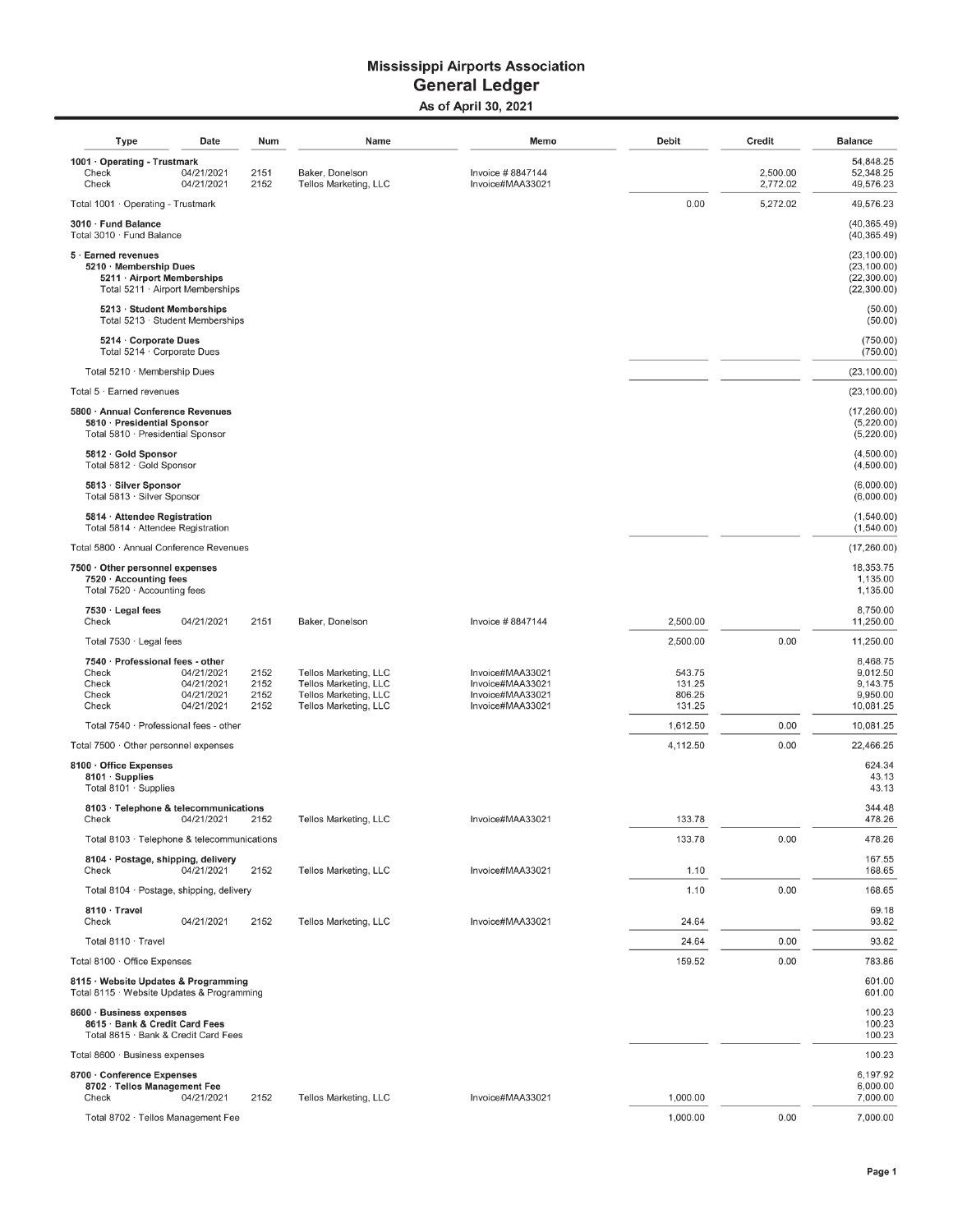#### **Mississippi Airports Association General Ledger** As of April 30, 2021

| Type                                                                           | Date | <b>Num</b> | Name | Memo | <b>Debit</b> | Credit   | <b>Balance</b>   |
|--------------------------------------------------------------------------------|------|------------|------|------|--------------|----------|------------------|
| 8704 · General Conference Expenses<br>Total 8704 · General Conference Expenses |      |            |      |      |              |          | 197.92<br>197.92 |
| Total 8700 · Conference Expenses                                               |      |            |      |      | 1.000.00     | 0.00     | 7.197.92         |
| <b>TOTAL</b>                                                                   |      |            |      |      | 5,272.02     | 5.272.02 | 0.00             |